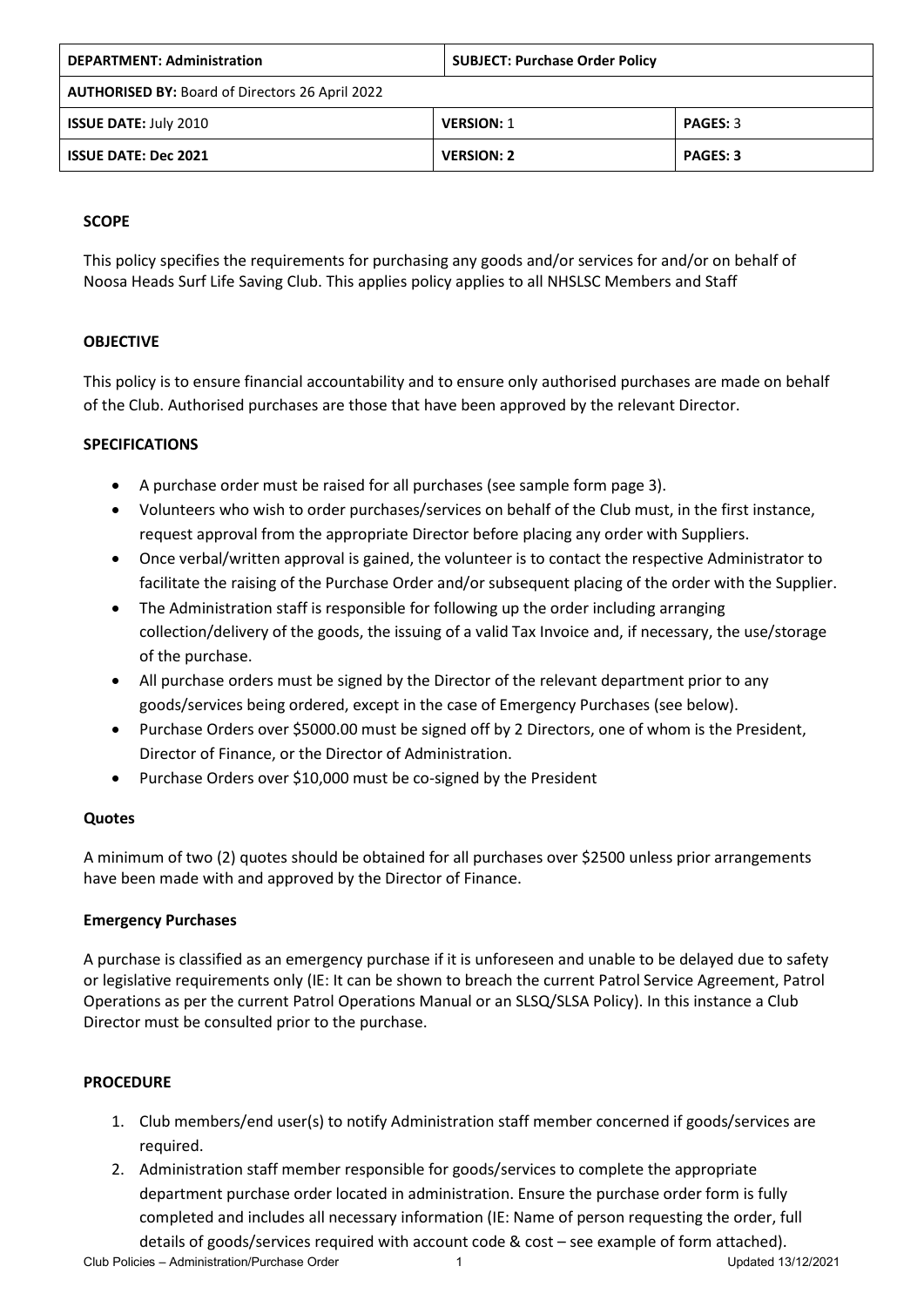- 3. Purchase order to be signed by appropriate Director.
- *4.* After the purchase order has been approved the purchase can be made. The Administration staff is responsible for ordering the goods/services required and, if necessary, must arrange for collection of the goods.. *NB: The purchase order number must be quoted to the supplier and included on the Tax Invoice Tax Invoices without a Purchase Order may not be honoured by NHSLSC..*

If there is a problem with the goods received or service performed more information must be provided and the appropriate Director must be contacted to determine the correct course of action.

- 5. Each purchase order is to be entered into the financial management system (Xero to allow ease of tracking for all club purchases.
- 6. As invoices are received, they will be matched to the relevant purchase order and details and amounts confirmed. If the details match and the goods/service were satisfactory the invoice will be processed for payment by the Finance Administrator and paid at the end of the month or as specified by the supplier. If the invoice details do not agree with the purchase order or there was a problem with the goods/service the appropriate Administration staff will be contacted to rectify.